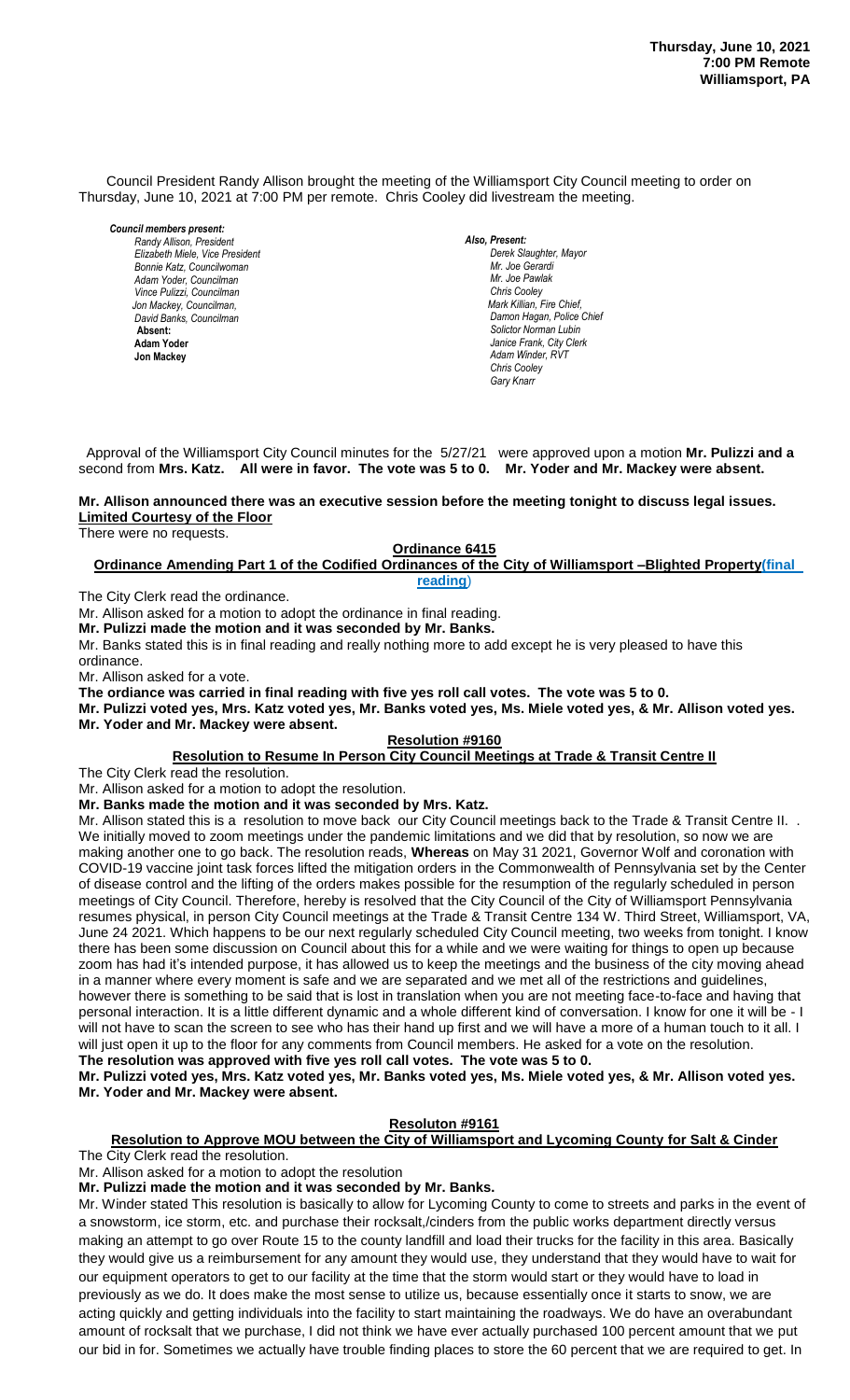all reality, this does not cost the city any real money, we are already there, it is not like we would call guys and because they call and request it, and they would reimburse us for every amount they use. So, it was reviewed in finance and passed forward with a positive recognition.

Ms. Miele stated I think as Adam addressed, there is no true cost of the city whatsoever, it is simply a sort of a semiregional approach to a small issue that helps the county function more smoothly and takes care of parcels within the city more quickly than would otherwise happen. In this event. Really the only thing that ties up is the city time to calculate how much salt the county has used and built for and that is pretty minor. So, all around, I think we can agree this is a win and a good thing for us to move on. We forwarded it to the full body of Council with a positive recommendation.

# **The resolution was approved with five yes roll call votes. The vote was 5 to 0.**

**Mr. Pulizzi voted yes, Mrs. Katz voted yes, Mr. Banks voted yes, Ms. Miele voted yes, & Mr. Allison voted yes. Mr. Yoder and Mr. Mackey were absent.**

# **Resolution #9162**

## **Resolution to Purchase and Install a Remanufactured Engine**

The City Clerk read the resolution.

Mr. Allison asked for a motion to adopt the resolution

**Mr. Banks made the motion and it was seconded by Ms. Miele.**

Mr. Winder stated This is for the purchase and installation of a diesel power Cummins engine and bus 1203, unfortunately bus 1203 had a mechanical issue and we did send it to Cummins sales and service for evaluation and we assume that it could have been a broken valve or a bad ring, something of that nature, so at that point it could've been a relatively easy fix and Cummins sales removed the head from the engine and found that the cylinder wall in the block itself was worn extremely bad. It was not able to be honed out or salvaged at that point which then pushed us into a different direction where we actually needed to get a remanufactured engine which is \$28,103.07. We have always used Cummins sales and service for warranty items, unfortunately this bus has exceeded its warranty. The biggest issue that we ran across is it is hard to have somebody just kind of throw all the pieces back into a bus and send it somewhere else, it is as I said a Cummins engine, it was manufactured by Cummins themselves, so it does make the most sense to use Cummins sales and service since it is one of their engines. So, we are in a catch 22 where you really cannot send it to somebody else and have them just decide to put the engine in, it was very challenging to find an engine, the first one they originally found was coming from overseas - Brussels? And that was about two months out, they did find one within the states here and that is about two weeks away. This was reviewed in finance and past with positive recommendation. The only other thing I will touch on is Chris Clark who is here with me right now, he did work with solicitor Nagy, they created an RFP which we did set out to Council for your review to see what we are putting out to the public in hopes that we could get some firm numbers on hourly rates to work on the buses as they do fall out of warranty. Naturally, we would want Cummins certified mechanics as well as Cummins parts directly. It makes the most sense to keep running with the OEM equipment on these buses, especially running CNG, you do not want to put an aftermarket part that could cause any type of issue, it is all is best to run with original equipment. So, once the RFP comes back to us on the seventh, we will bring that to counsel to award back to whoever the lowest hourly rate is. And as I said, it was reviewed by finance and passed on with a positive recommendation.

Ms. Miele: Yes it was and nothing too much to say here, Mr. Winder did say that this was not expected to be an issue with other buses that we have in the city's fleet. This is sort of a one off think that we would lose an engine. In such a short time into a vehicles useful life. And we did discuss the fact that one might think and a half million dollar plus that the engine would cost more than that, but unfortunately -- fortunately it is not, it is remanufactured, not new. But for a bus that has been in use for a while, it makes sense. Clearly it will be a good thing to establish a pattern in a company that we go to four out of warranty fixes on vehicles like this. So that we do not line up in a situation where we are sort of just having to take what we have here. But, that said, I think Mr. Winder, this did seem like a decent deal correct and get it installed? Mr. Winder answered yes., so Ms. Miele continued That said, we forwarded to the full body with positive recognition.

Mr. Pulizzi asked: What kind of warranty are we getting with this new reconditioned motor?

Chris Clark answered and said I can speak on that, we got a remanufactured three year, 300,000 mile warranty with this purchase. It was a special Cummins running. We did not pay any extra for it. It was just something that because they come with a block that they throw that in with that.

Mr. Allison asked for a vote on the resolution.

**The resolution was approved with five yes roll call votes. The vote was 5 to 0.** 

**Mr. Pulizzi voted yes, Mrs. Katz voted yes, Mr. Banks voted yes, Ms. Miele voted yes, & Mr. Allison voted yes. Mr. Yoder and Mr. Mackey were absent.**

# **Lot Consolidation - Joseph & Christy Cendoma**

Mr. Knarr stated Lot 3 will contain 100,000 square feet, lot three will contain 3100 square feet and these two parcels will be added to Dale and JoAnn property for their use. See Mr. send him a will -- if there is currently two lots on shawl place that have been vacant for years, they have promoted and taking care of it and the heroine's property is what the name of it originally was and they just requested basically in order to do that, both the claim and Tony's and Sedoma came together and add more value to our parcel and obviously give them a little bit more room within easy properties. This was reviewed by both County and reviewed by our planning comments - the county comments that you do see before you have been corrected so the plants that you are looking at are the corrected plans. And again, it was reviewed by both Lycoming Panning as well as city planning and gave positive recommendation and I can answer any question that this time.

Mr. Allison . Okay, is there a motion and second from Council?

**Mrs. Katz made the motion and it was seconded by Mr. Pulizzi.**

**The lot consolidation was approved with five yes roll call votes. The vote was 5 to 0.** 

**Mr. Pulizzi voted yes, Mrs. Katz voted yes, Mr. Banks voted yes, Ms. Miele voted yes, & Mr. Allison voted yes. Mr. Yoder and Mr. Mackey were absent.**

**Lot Consolidation & Land Development – Williamsport Ballpark Inc – 2 Rose Street** Mr. Allison stated that he was asked by the administration to have this item tabled because a representative.